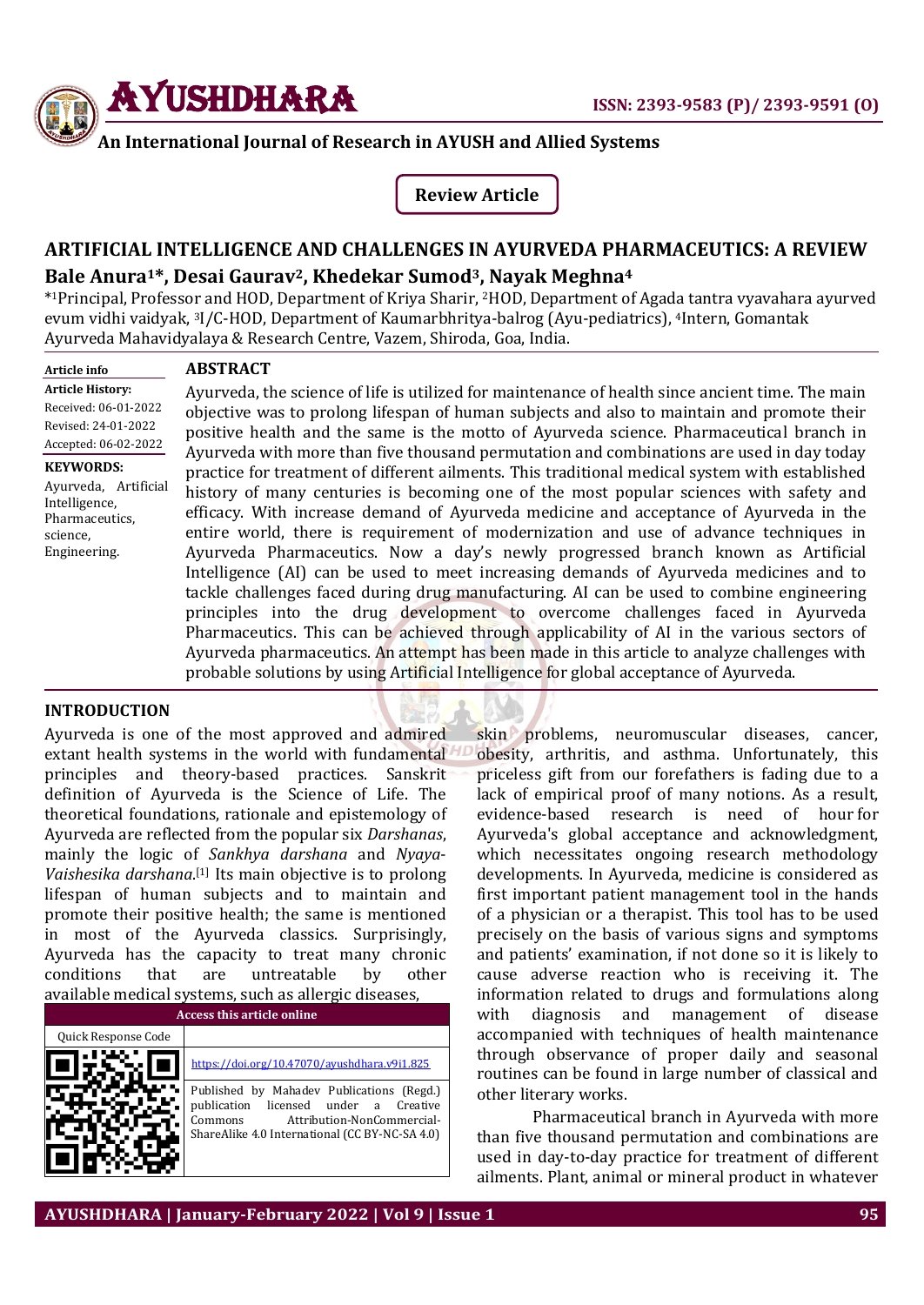nature they may be, every substance has to undergo a specific processing to acquire a form of palatable drug. Such processing is termed as Ayurveda pharmaceutics i.e., *'Bhaishajya Kalpana'*. The final product which ultimately comes into use by the patient is known as a drug. The Ayurvedic formulations range widely from syrup, medicated oils, medicated soaps, capsule, creams, eye drops, freshly extracted plant juice, ointments, etc. However, there are five basic classical forms termed as '*Panchavidha kashaya kalpana*' [2] namely- *Swarasa, Kalka, Kashaya, Hima, Phanta*; from which all other drug formulations or forms are derived or developed. In ancient days and few Ayurveda physicians even in this era, prepare medicines on their own, by considering various parameters such as *Dosha* dominancy in patient, *Prakruti-* genomic constitution*, Desha*- geographical condition, condition of disease, age of the patient, strength of the patient, seasonal variations etc. With the growing popularity of Ayurvedic medicine and its acceptance around the world, there is a need for modernization and the use of advanced techniques in Ayurveda Pharmaceutics. This discipline is timeless, and it is one of the most comprehensive and useful holistic sciences that has gained popular acceptance and support.[3] *Rasashatra*  branch of Ayurveda, documents monographs of 84 inorganic drugs and over 2000 compound formulations using 84 drugs and over 350 herbs. *Rasaushdhis* in the form of various *bhasmas* (single metallo-organic drugs) viz. *Abhraka* (Biotite mica), *Suvarna* (Gold- Au), *Rajata* (Silver- Ag), *Makshik*a (Chalcopyrite- CUFeS2), *Galena* (PbS) and *kalpas* (metallo-herbal compound formulations) viz. *Laxmivilas rasa, Sootashekhar vati, Chandraprabha vati, Mahayogarj guggulu* etc. are praised for their low dose and fast action. They are preferred over herbal medicines to treat various known disease conditions and offer various choices for new emerging health problems as well.

# **Need for Updating in Pharmacopoeia**

Ayurvedic Pharmacopoeia of India (API) contains standards for the quality of Ayurvedic drugs and substances (included under the Drugs and Cosmetic Act, 1940.) The Department of AYUSH, Ministry of Health and Family Welfare, Government of India, publishes the API. Nomenclature, part used, ingredients, range of application, contraindications, side effects, compatibility with other drugs, dose, use, and activity of the herb are usually included in herbal monographs. Data on bioassays and standardization of single herbs mentioned in Ayurvedic Pharmacopoeia of India is a valuable tool in ensuring quality standards of finished formulations. Despite being made mandatory by provisions of the Drug and Cosmetic Act dealing with traditional drugs, these procedures are

rarely used by firms dealing with Ayurvedic formulations. To improve the scientific accountability of Ayurvedic medications, the Indian Ayurvedic Pharmacopoeia must be updated. Several herbal medications are not included in the Indian Ayurvedic Pharmacopoeia but are often used as ingredients in final formulations. The need of the hour is to create an updated or extra Ayurvedic pharmacopoeia that includes data on therapeutic plants that are not listed in the Indian Ayurvedic Pharmacopoeia. [4]

**Areas for Improvement:** Rather than competing and veering towards the Western medicine, the Ayurvedic scholars should work to enhance the acceptance of Ayurveda medication without compromising its fundamental basic principles.[5] Some major points responsible for trailing the Ayurveda should be noted and worked upon with future strategic plans.[6]

- **Desire to Get Deep Knowledge:** Though Ayurveda seems non-scientific to many, it is very scientific and microscopic level of science which needs in-depth understanding to practice it. Unfortunately, we have very fewer intellectual people who are trying to understand the Basic Ayurvedic principles as it's an extraordinary science hence ordinary public cannot understand it entirely. This is one of the major areas to be worked upon by Ayurveda research scholars.
- **Thorough Research:** Only a few organizations have well-established research infrastructure for exclusive research in Ayurveda. Experienced researchers and scholars with knowledge of modern technologies should be very clear on how to expose their valuable research outputs on our medicines, data collection and its documentation.
- **Need for Cooperation and Willingness** of Biomedical Scientists who should avoid unduly skeptical attitude and prejudice.
- **More Documentation of Emergency Medicines:** Today we have plenty of Ayurvedic emergency and lifesaving medicines that work faster with very small dosage, but they are less documented. So, truly this becomes a limitation, and the need of the hour is to overcome this.
- **Need for Availability of Pure Medicines:**  Ayurveda relies on nature for the majority of its medications. Today, we have relatively few therapeutic herbs, and those that we do have are of poor quality due to adulteration and other factors.
- **Need for Overcoming Illegitimate Marketing Strategies and Advertising Propaganda** by some doctors/companies/hospitals with hundred percent/permanent cures also pose disadvantage from the patient/client/consumer perspective. Such practices must be screened and banned. This can be prevented by taking up strict measures,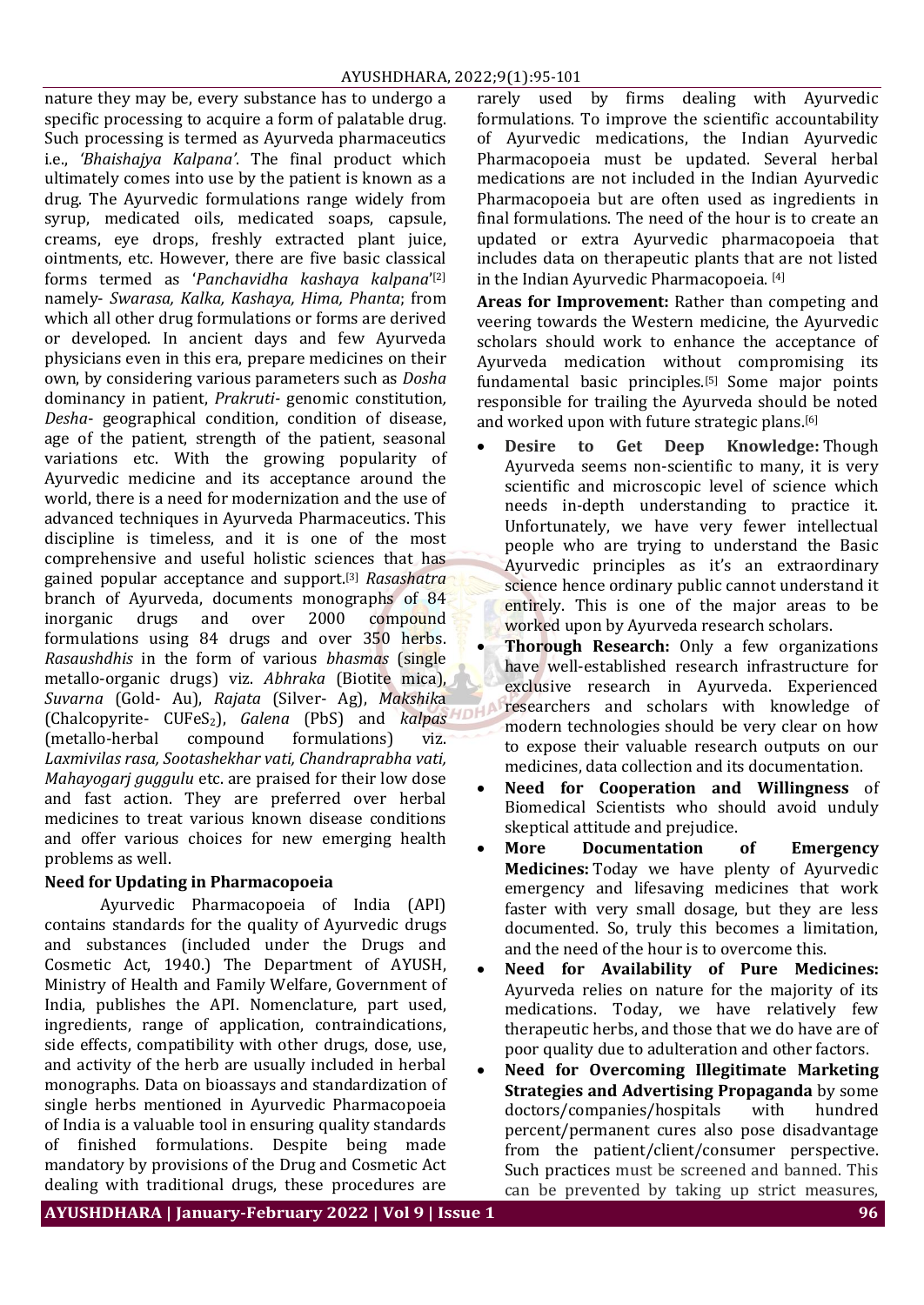Bale Anura, Desai Gaurav, Khedekar Sumod, Nayak Meghna. Artificial Intelligence and Challenges in Ayurveda Pharmaceutics: A Review

laying down advisories and thorough documentation.

**Artificial Intelligence** is trending nowadays. We're making a brain map with AI, which is a technology that allows a machine to think, behave, and be as intelligent as a human being. It is a combination of a human's cognitive capacity and a machine's and program's intelligence. The AI is being accomplished by studying how human brains think, how they learn, decide, work, solving the real-world problems and verify the outcomes by studying it. To save the cost optimization processes; many sectors of industry are getting profit because of AI. The AI can be of different types (4 main types) and as per requirement the most desired one can be implemented.

**Expert system:** This is a concept of behavior that mimics human behavior in order to make decisions, reason, and solve complex problems.

**Fuzzy logic:** is defined as the concept of human thinking of taking decision in each situation. It makes the decision logically as possibilities of yes/no or true /false.

**Neural network /ANN (Artificial neural network):** 

imitates the real network of human being by following the working of human brain. In ANN, neurons behave as biological neurons, and those nodes are connected to each other by links for communication or interaction. Those nodes accept the data and perform different operation and produces output as node value. **Robotics:** is an important part of AI where in an artificial agent works in the real-world environment and deals with surrounding It is a man-made machine that mimics the human thinking process; simply put, it is a machine with human intelligence. AI has a number of advantages, including the reduction of error, increased power, and increased labor efficiency and helps in solving new problems, Improved interface as well as better handling of information.[7]

Though the principles of Ayurveda are immortal, there's need to be contemporary marking up to the current scientific trends together with the integration of technologies and propagating our science to the mainstream globally. The time has come to debate the prospects of reviving Ayurveda, as well as the problems and solutions that must be addressed in order for it to achieve international standards and be accepted globally as a mainstream health profession employing AI. With expanding interest and acceptability, advanced visions to focus on the formal scopes of worldwide competitive marketing sectors should be developed in order to reap its future prospects in the global economic front simultaneously. Drastic revisions on Ayurveda epistemology, minimum standards and requirements of statutory bodies,

planning commissions, culminating the serious flaws in graduate level Ayurveda education and upgrading and strengthening existing Research & Development institutions through vertical integration & clustering of related bodies, and other endowments adding to its viability should also be at the forefront of amendments. Well-structured and concrete collaborations across nations via MoU will also have an impact on implementing its power globally. Thus, Ayuṛveda in the current global trend proposes a different approach towards the nurturing & globalization using AI, making it marginal and adaptable in the international scenario. [8]

Implementing AI in different sectors of Ayurveda for wider acceptance can be done in following manner

#### **AI in** *Rasa-shastra*

To combat the issues of quality control, safety and efficacy it is possible to formulate standard study protocols wherein use of new machineries will help us to understand the complex processes. In the light of the new developments regarding bio-inorganicals [9] , *Rasashastra* can give impetus to new leads [10]. Quality Control and standardization have always been issues regarding *Bhasmas* and *Rasaushdhis* owing to lack of standard protocols. However, during last couple of decades *Rasaushadhis* have been targeted on safety issues. A large number of articles on *Rasaushadhis*, including *Bhasmas* in indexed journals, are available. These papers cover a wide range of topics, including characterization, toxicity studies, clinical studies, physico-chemical evaluation, development of standard operating procedures for validation, free radical scavenging activities, other antioxidant activities, disease-specific pharmacological activities, and a few comparative studies with modern medicines. It is vital to highlight that the *Rasashastra bhasmikaran* procedure converts solid visible form to solid form nano size, whereas modern chemical techniques utilize metal in ionic form to obtain metal nano particles. Bioavailability research on around 50 inorganic materials were included in a WHO study issued in 2000, which aided in the development of the most recent studies on Bio-Inorganics.[11]

# **AI in** *Bhaishajya Kalpana*

The different aspects related to drug formulation, preparation, storage etc., are all dealt in this sub-division. It is equally important to evaluate the medicinal characterization, dosage, clinical trials, disease specific mode of action, development of standard operating procedures for validation, preservation and packaging the final products for public use as per modern parlance.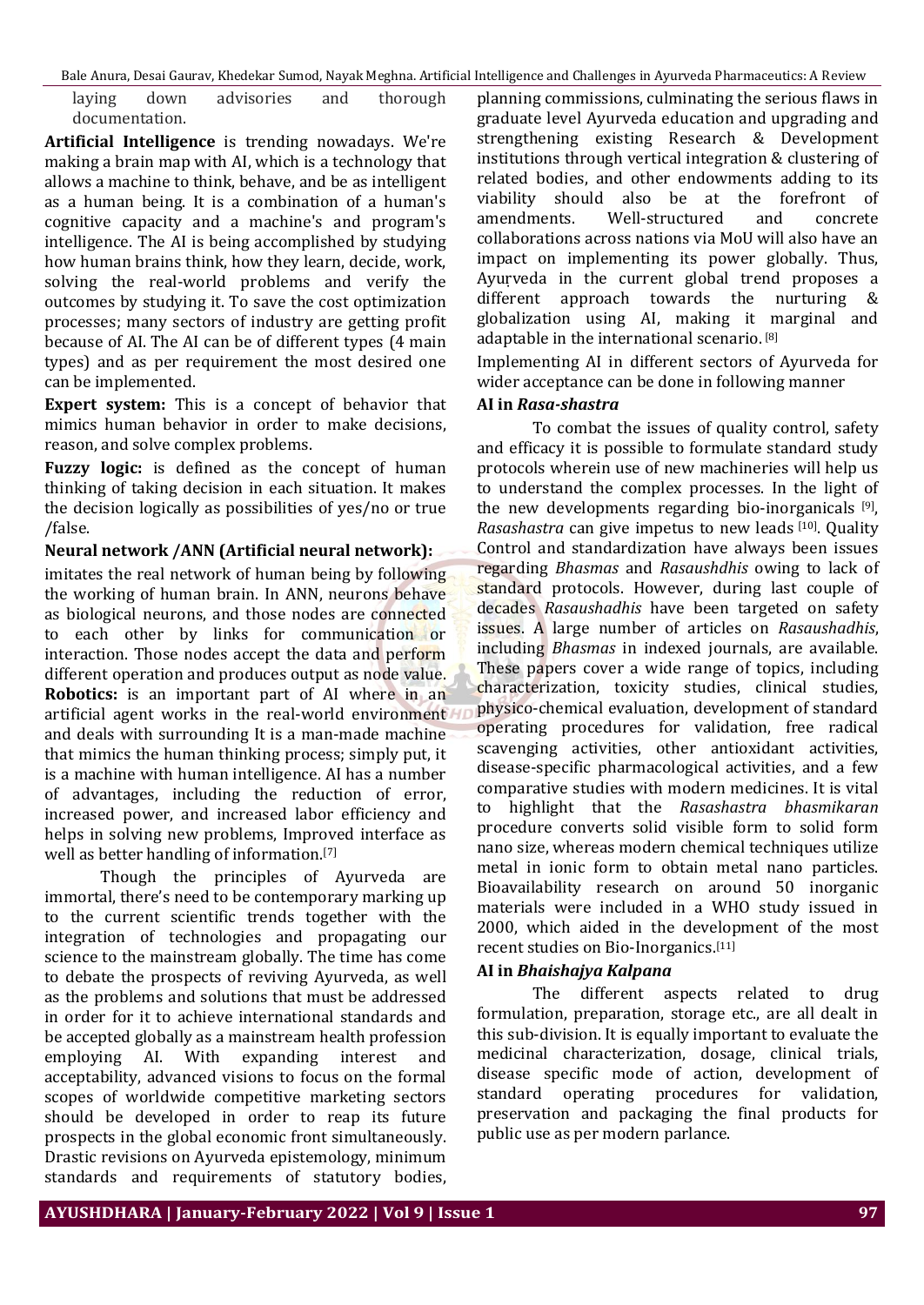#### **Drug discovery in Ayurveda and its Components**

Machine learning and other technologies are expected to make the hunt for new pharmaceuticals more rapidly, economical, effective and efficient in Ayurveda. AI and machine learning will usher in this era of expeditious, reasonable and proficient drug discovery. The employment of AI for drug discovery is essential to identify patterns hidden in large volumes of data which can be used for:

- 1. Identification of classical drugs with their Sanskrit nomenclature and different varieties available of same plant family.
- 2. Detailed description of drugs including botanical information and *Rasa, Guna, Virya, Vipaka, Prabhava* along with its standardization across the globe.
- 3. After identification and description of drugs, it enables us to directly use the drug in the disease.
- 4. For drug discovery aspect- Data from sources such as research articles, patents, clinical trials, patient records, and *Samhitas* will be fed into an AI platform, which will provide both practical usage and medications that are already known and described in classical writings. This creates a cloudbased representation of over one billion known and disrupted interactions between biological elements like genes, symptoms, illness problems, tissues, species, and prospective medications. To generate knowledge graphs, this may be queried similarly to a search engine.

So, whenever this engine is asked to provide information about a disease, it can give various options, other alternate drugs (potent drugs) to treat the same disease. This way when we develop and assess them in clinical trials, it will all come down to sophisticated pattern recognition. The epoch-making discovery of monoamines in Rauwolfia serpentina opened up the floodgates to new vision through Ayurvedic pharmacology  $[12]$ . Until then, value of Ayurveda in medicine and natural product research remained largely unrecognized, under studied and neglected. The discovery of reserpine through traditional knowledge inspired approach, known as reverse pharmacology, is now being practiced successfully<sup>[13]</sup>.

*Prakriti* is one of the unique concepts described in Ayurveda. It is determined by each *Dosha* or a combination of two or all the three [14] . *Prakriti* analysis aids in determining which *Dosha* or *Doshas* predominate in a person. Because disease is caused by a *Dosha* imbalance, a deeper understanding of *Prakriti* aids in the establishment of an effective treatment regimen for a certain individual. This function can be improved by creating a clinical decision support system that uses *Prakriti* as a primary tool to get

greater acceptability. Various government and nongovernment entities are actively participating in setting trends in Ayurveda digitization. Collection, organization and dissemination of information with economy and efficiency dampened on the skills and expertise of the portal / program manager. There are many computer-based Ayurveda practices designed to assist Ayurvedic doctors to detect, communicate and interpret data for accurate diagnosis and treatment [15]. Various programs like *Aushadhakosh, Dosha* assessment, *Prakriti* assessment, RASEX, RUDRA, etc., are in the market making digital Ayurveda supportive systems. In the net not only e-Journals, e-books and indexing units (DHARA, AYUSH Research portal, TKDL) but also many dot com and bloggers (Technoayurveda, Ayurhelp, Ayurvedic cure, Chakrapani, etc.) are helping the system.

**AYUSH Research portal** [16] has been established by Central Council for Research in Ayurveda and Siddha (CCRAS), and the content is being provided by all AYUSH Research councils, National Institutes, and Drug standardization laboratories, it is meant for dissemination of Research findings in the domain of AYUSH researchers and allied faculties. It aims for providing access to the research findings, which is organized to encourage interdisciplinary research. The total collection of portal is 10751 articles out of 5605 are of Ayurveda.

**DHARA** stands for 'Digital Helpline for Ayurveda Research Articles' and signifies 'flow' in Sanskrit. It is a thorough internet indexing service for Ayurvedic research articles. It is the first and only comprehensive internet indexing service dedicated solely to Ayurvedic research articles. It is the result of a collaboration between New Delhi's Central Council for Research in Ayurvedic Science (CCRAS), Coimbatore's The Ayurveda Trust, and Switzerland's Swiss Medical Academy (SAMA). The goal of this collaboration is to analyze Ayurvedic research. There are 7619 articles at a glance in DHARA [17], of which 2588 include full text.

**Traditional Knowledge Digital Library** is known as **TKDL**. The TKDL project is the product of collaboration between the Council of Scientific and Industrial Research (CSIR), Ministry of Science and Technology, and the Ministry of Health and Family Welfare's Department of AYUSH. This project is being carried out at the CSIR. Traditional Knowledge Digital Library has overcome the language and format barriers by systematically and scientifically converting and structuring the available contents of ancient texts on Indian Systems of Medicines, such as Ayurveda, Siddha, Unani, and Sowa Rigpa, as well as Yoga, into five international languages, namely English, Japanese, French, German, and Spanish, using information technology tools and an innovative classification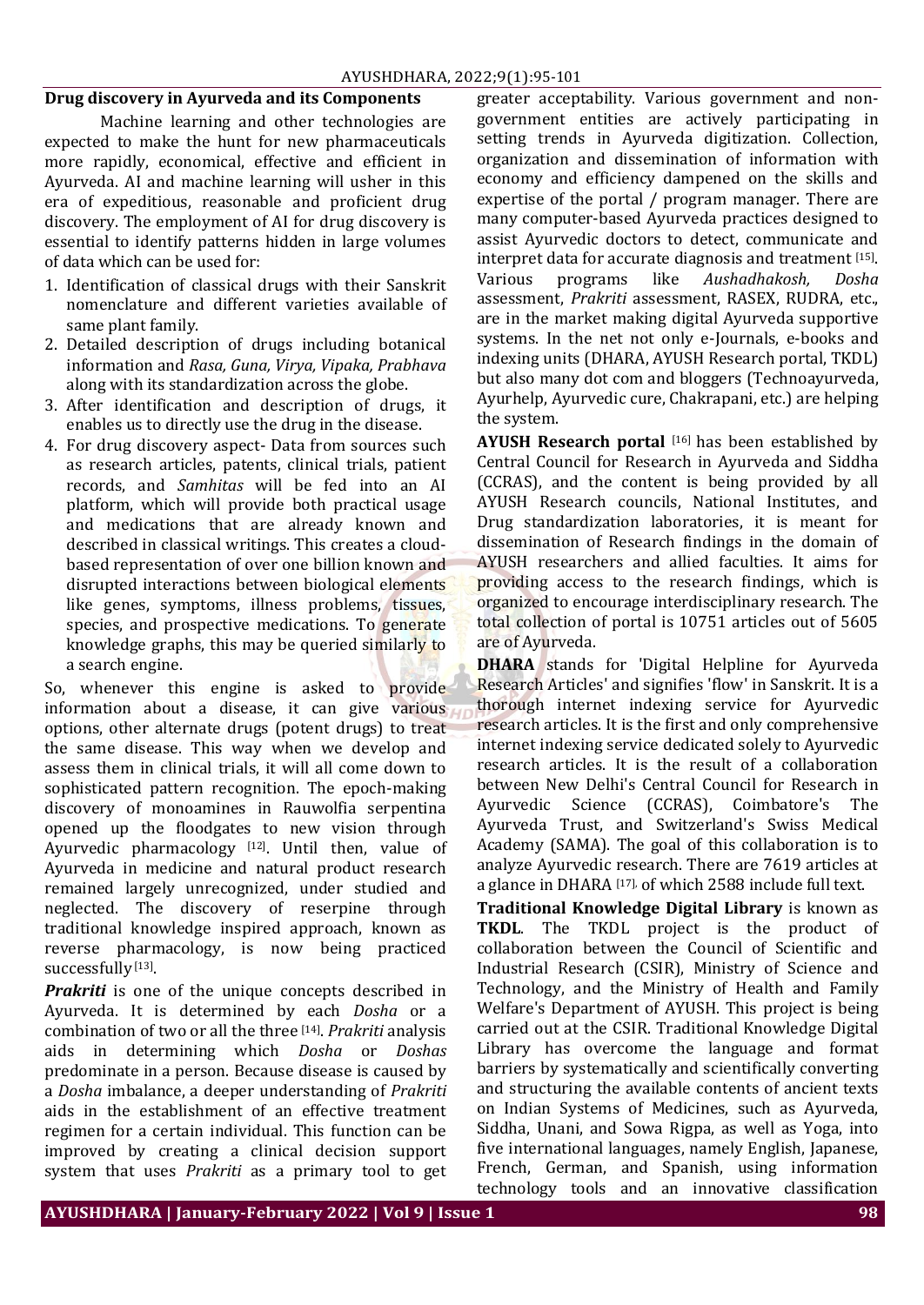Bale Anura, Desai Gaurav, Khedekar Sumod, Nayak Meghna. Artificial Intelligence and Challenges in Ayurveda Pharmaceutics: A Review

system- Traditional Knowledge Resource Classification. (TKRC). More than 3.6 lakh formulations/practices have been transcribed into the TKDL database as of this writing. In addition, the TKDL has established worldwide definitions and standards for the creation of TK databases based on the TKDL specifications. This was agreed by the WIPO Intergovernmental Committee (IGC) on Intellectual Property and Genetic Resources, Traditional Knowledge, and Folklore Expression in its fifth session in 2003. [18]

**Ayurvedic Formulary of India (AFI)** is a unique attempt of its nature wherein the scattered information on various formulations in classical Ayurvedic books are compiled in such a way to make it suitable to develop pharmacopoeia standards and also to meet the requirements of drugs and cosmetics Act. Therapeutic indications for the various formulations have also been listed, as per the original reference book. For easy reference, the original *Shlokas* of reference form from which the formulations were derived have been included with the formulations. Due to the lack of availability of roots and barks, as well as the country's regulating laws, alternative parts of the plants have been indicated for the various formulations. As a result, there is no risk of adulteration. For global users, the second revised edition of AFI has become more informational, userfriendly, and of international quality. This book can now be used by Ayurvedic professionals and other scientists.[19]

**E-book (***Samhita, Shabdakosha,* **compilation books)** may refer to in general a book from the printed version which is evaluated for its generic and specific format and reordered methodically in the digitized electronic format. This enables us to retrieve in various forms. Today e-books helps us in reading of the text and also helps to perform complete search of the text. Searching of the specific text element that Key Word in the Context (KWIC) and citation of a particular verse in the concordance form are very specific requirements for our science which has a vast repository of literature in the Sanskrit verse form. A good number of printed books have been published, but availability in electronic texts is gradually getting common for this section of books. Several e-*Samhitas* like *Charaka Samhita, Sushruta Samhita*, *Ashtanga Hrudaya* etc. are currently available, Ayurveda dictionaries in the form of *Shabdakosha* is also available and several compilation books for referral are all being widely used. [20]

**RUDRA [**21] is a clinical research program that tracks the results of Ayurvedic clinical interventions in general practice. The RUDRA (Random Uninterrupted Documentation for Retrospective Analysis) Program,

which began at the Ayurvedic Trust in Coimbatore, aims to document ongoing clinical practice in the field of Ayurveda with the goal of generating preliminary epidemiological, safety, and effectiveness data. The National Institute of Ayurveda in Jaipur, the Central Research Institute of Ayurveda in New Delhi, the Institute for Post Graduate Research and Training in Ayurveda in Jamnagar, the Department of Ayurveda at KMC in Manipal, and Sreedhareeyam Eye Hospital in Koothattukulam are all experimenting with this program. RUDRA documentation is completed in the Outpatient Department using a RAPID ASSESSMENT METHOD (RAM). There are three levels of RAM - 1) Recording of only the complaints reported by patient, 2) Recording of complaints reported by patient and general observations of researcher, 3) Recording of complaints, observations and diagnosis.

**AyuSoft** [22] This interactive software has been developed in collaboration with CDAC, Pune; Interdisciplinary School of Health Sciences and Department of Ayurveda, University of Pune; Jnana Prabodhini, NGO, Pune, India. It is a pioneering multidimensional effort that provides end-to-end medical solutions based on traditional medicines and helps in making health decisions that are expected to be more informed, more accurate and quicker. This software's end users could include hospitals, practitioners, and researchers. Case analysis, investigations, diagnoses, and treatment, nutrition and lifestyle guidance, personal management information system, multimedia-based encyclopedia, and textual and analytical report tool are just a few of the applications.

*Prakriti Vichaya* **[23]** is an innovative and expert software designed which renders services on different functionalities of Ayurveda such as *Prakriti* (Constitution), dietary advices, advices on daily regimens, likelihood of an illness and its precautionary measures.

*Aushadha Kosha*[24] *Triskandha-kosha* project is a proper solution which provides the classified information in an easily accessible manner which is based on the original classical texts viz. *Charakasamhita, Sushrutasamhita, Ashtangasamgraha* & *Ashtangahridaya*. The project's goal is to collect all references from foundational writings related to the *Hetu* (causes), *Lakshana* (signs and symptoms), and *Aushadha* (medicine or therapy) of health and disorders. From the above-mentioned texts, this provides classified information on all disorders. This significantly reduces the amount of time, energy, and money spent by researchers. Not only that, but it also opens up new study opportunities in Ayurveda. This aids in the understanding of diseases such as cancer, heart disease, chronic renal failure, and others from an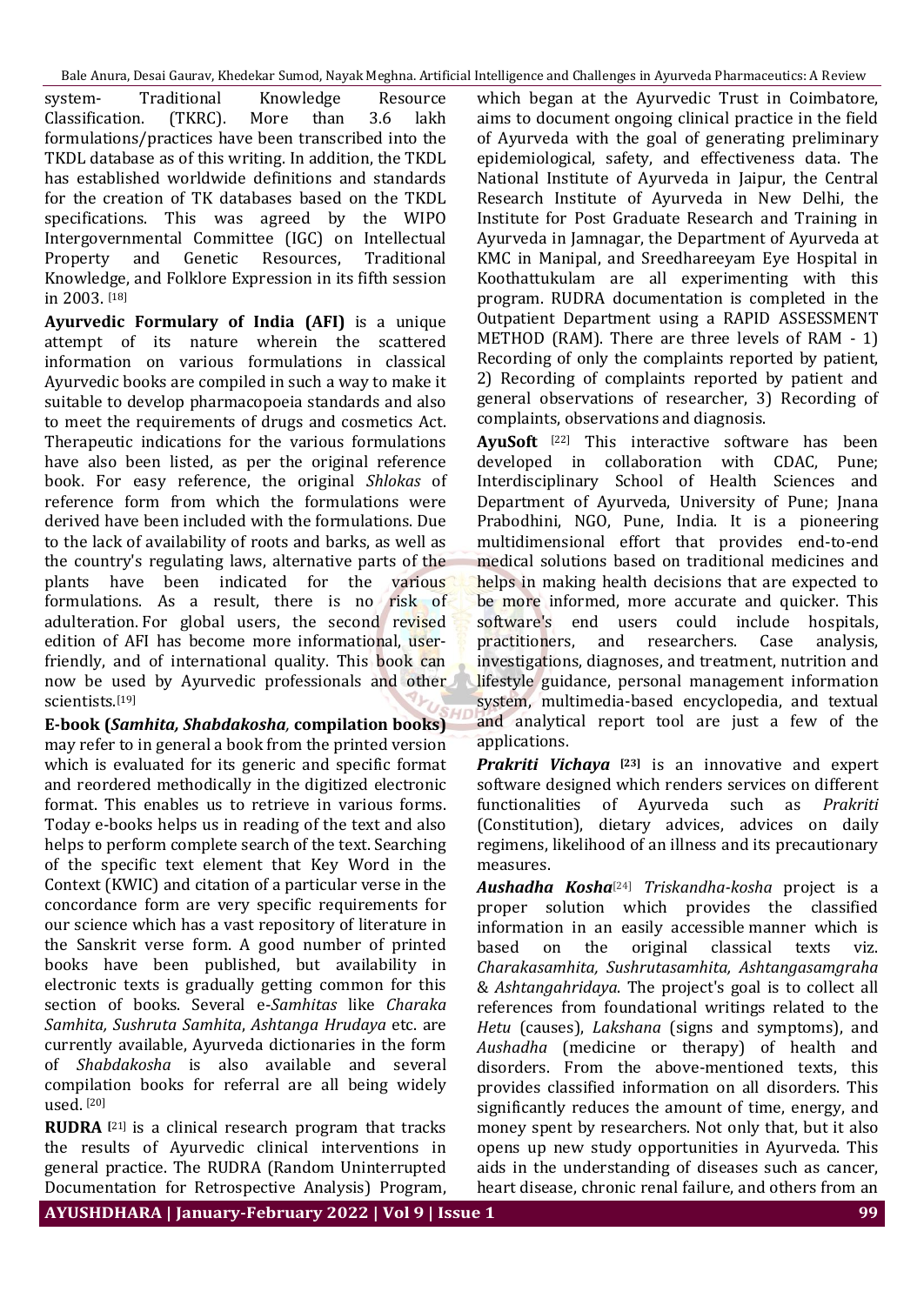Ayurvedic perspective, as well as the development of efficient treatments. Based on this database, the Diagnostic & Treatment Software (exploring the wealth of Ayurvedic information from the texts) will be a significant tool for Ayurvedic practitioners to use the texts online for a specific patient. The project has a very high potential from the viewpoint of Patent and IPR issues and is going to be very much beneficial to the nation to prevent bio-piracy.

**RASEX** [25] This innovative software was designed and developed by Government Ayurveda College, Trivandrum in collaboration with CIRA (Center for Information Research and Action), and CDAC (Center for Development of Advanced Computing), Thiruvananthapuram in 1992. With the use of a computer, this software seeks to match pharmacological features with medicinal properties. Using DBase III plus, a database was established after collecting, categorizing, and preserving all of the pharmacological and therapeutic features of a single rasa medication. This package collects and displays a list of medications that meet the physician's parameters.

AyushEHR [26] AyushEHR a product of [HealtheLife,](https://healthelife.in/) standard compliant cloud-based EHR software built for the delivery, documentation and validation of AYUSH Services. This software is developed by experts in clinical informatics with national and international experience. After a thorough analysis and scrutiny of various internationally available EHR software, AyushEHR has been created complying to Indian & international EHR standards. The focus has been on the Ayurveda practitioners, unlike other EHR software that are difficult to work with by non-allopathic practitioners. The software emphasizes on the use of technology to uplift Indian traditional healthcare practices. AyushEHR places the patient at the center of care and empowers practitioners with tools to provide a personalized care experience as per the true Ayurveda tradition. It aims to create documentation during the care process to validate Ayurveda practices to improve its acceptability & adoption.

**Further Areas for Research:** There are areas that could be investigated and worked out in order to improve Ayurveda's accessibility, operation, and utility. Program-based medicines, robot-monitoring, robot-diagnostics, including tele-consultation, computers in clinical laboratories, computer-assisted medical decision-making, networking rural clinics with major medical facilities, and links for emergency and consultant services are just some of the possibilities. *Prakriti* Analysis with DNA Imprinting, computerized medicine dispensing after software-based 3D scanning for diagnosis, Computer-Aided Learning in the Medical Curriculum, Visualization Technology for Visualizing

the Human Anatomy and Dissection, networks for linking hospitals, clinics, medical schools, universities, researchers and healthcare providers to share data via Geographic Information Systems (GIS),<sup>[27]</sup> Remote Information Services and Decision Support Tools for Patient Care.

# **CONCLUSION**

Artificial intelligence can be effectively used to solve the challenges faced in Ayurveda pharmaceutics sectors such as large-scale availability of drugs, quality assurance, standardization, making it palatable, fixing the dosage of different formulations, increasing shelf life, uniform supply of drug, safety and efficacy. Attempt has been made in this article to analyze challenges in the field of Ayurveda Pharmaceutics with probable solutions by using Artificial Intelligence for global acceptance of Ayurveda.

#### **REFERENCES**

- 1. Dwarakanath, C. The Fundamental Principles of Ayurveda, Introductory and Outlines of Nyaya– Vaisesika System of Natural Philosophy, Part– I, Varanasi, India, Chowkhamba Krishnadas Academy 2003
- 2. Sharangadhara, English Translation by Prof. K.R Srikantha Murthy, Sharangdhar Samhita, Madhyama Khand, Varanasi, Chowkhamba Orientalia, Reprint :2017, p:51
- 3. Reddy S. Asian medicine in America: The Ayurvedic case. The ANNALS of the American Academy of Political and Social Science, Sep 2002; 583(1): p: DHA 97-121.
	- 4. [http://test.pharmabiz.com/chronicle%20specials/](http://test.pharmabiz.com/chronicle%20specials/ayurvedic-pharmacopoeia-of-india-scope-and%20limitations-102722) [ayurvedic-pharmacopoeia-of-india-scope-and](http://test.pharmabiz.com/chronicle%20specials/ayurvedic-pharmacopoeia-of-india-scope-and%20limitations-102722)  [limitations-102722](http://test.pharmabiz.com/chronicle%20specials/ayurvedic-pharmacopoeia-of-india-scope-and%20limitations-102722)
	- 5. Basisht G. Exploring progression of Ayurveda. *Ayu*. Oct-Dec 2011; 32(4): p: 445-447.
	- 6. Chauhan A, Semwal DK, Mishra SP, Semwal RB, Ayurvedic research and methodology: Present status and future strategies. *Ayu*. Oct-Dec 2015; 36(4): p: 364-369.
	- 7. Banya Arabi Sahoo. The Technical Buzzword: Artificial Intelligence, Volume-1 Issue-4, Indian Journal of Artificial Intelligence and Neural Networking (IJAINN) ISSN: 2582-7626 (Online), August 2021
	- 8. Santhi Krishna, Dinesh K S, Nazeema P K. Globalizing Ayurveda Opportunities and Challenges, Vol.10; Issue: 3; International Journal of Health Sciences and Research, ISSN: 2249-9571, March 2020
	- 9. https://ir.inflibnet.ac.in:8443/ir/bitstream/1944/ 1568/1/68.pdf